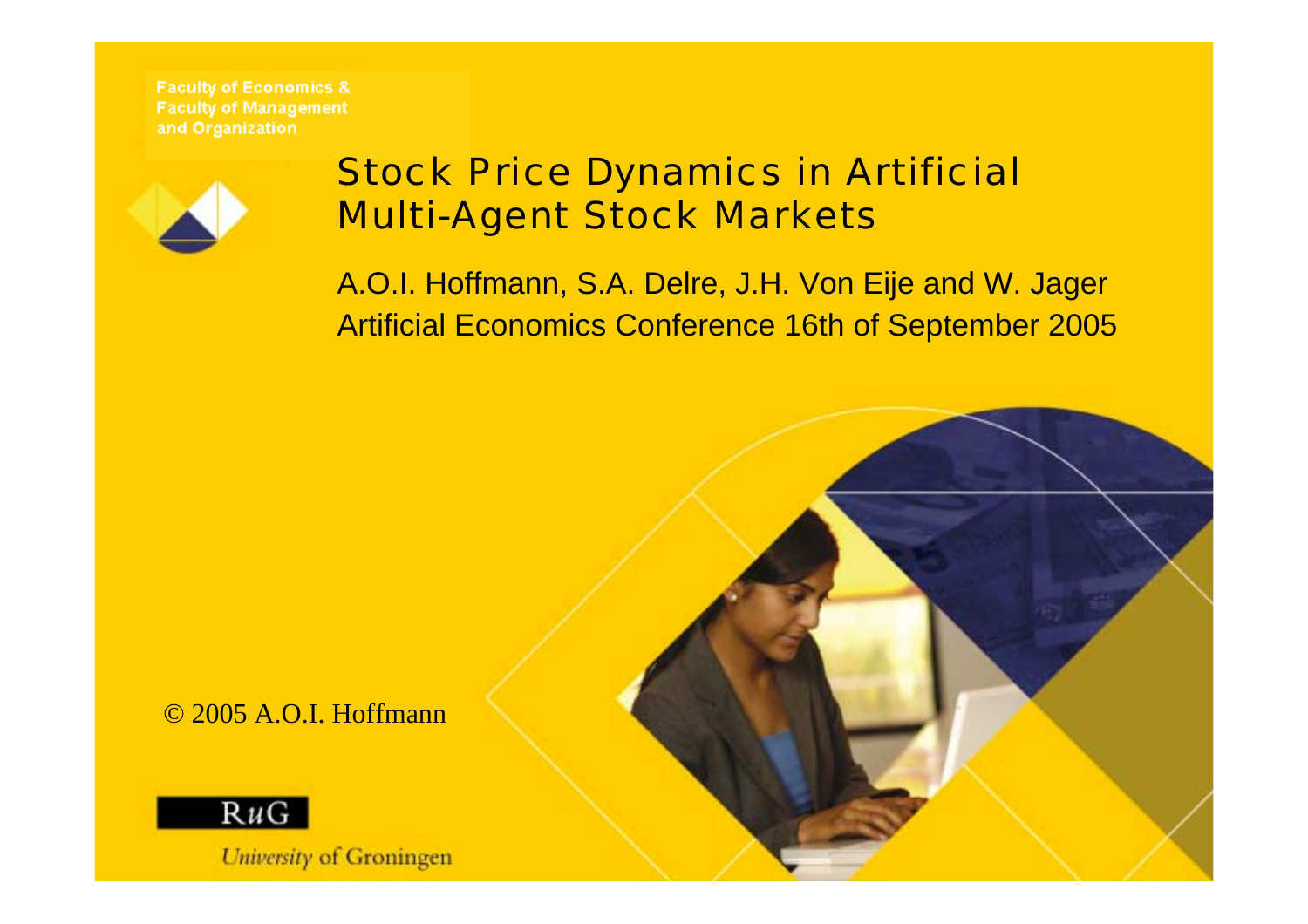

#### **Outline**

- •**Introduction**
- $\bullet$ Theoretical Background
- •Empirical Background
- •**Simulation**
- •The Simulation Model
- •Simulation Experiments with Simultaneous Updating
- •Simulation Experiments with Sequential Updating
- •**Discussion**
- •Questions and Remarks

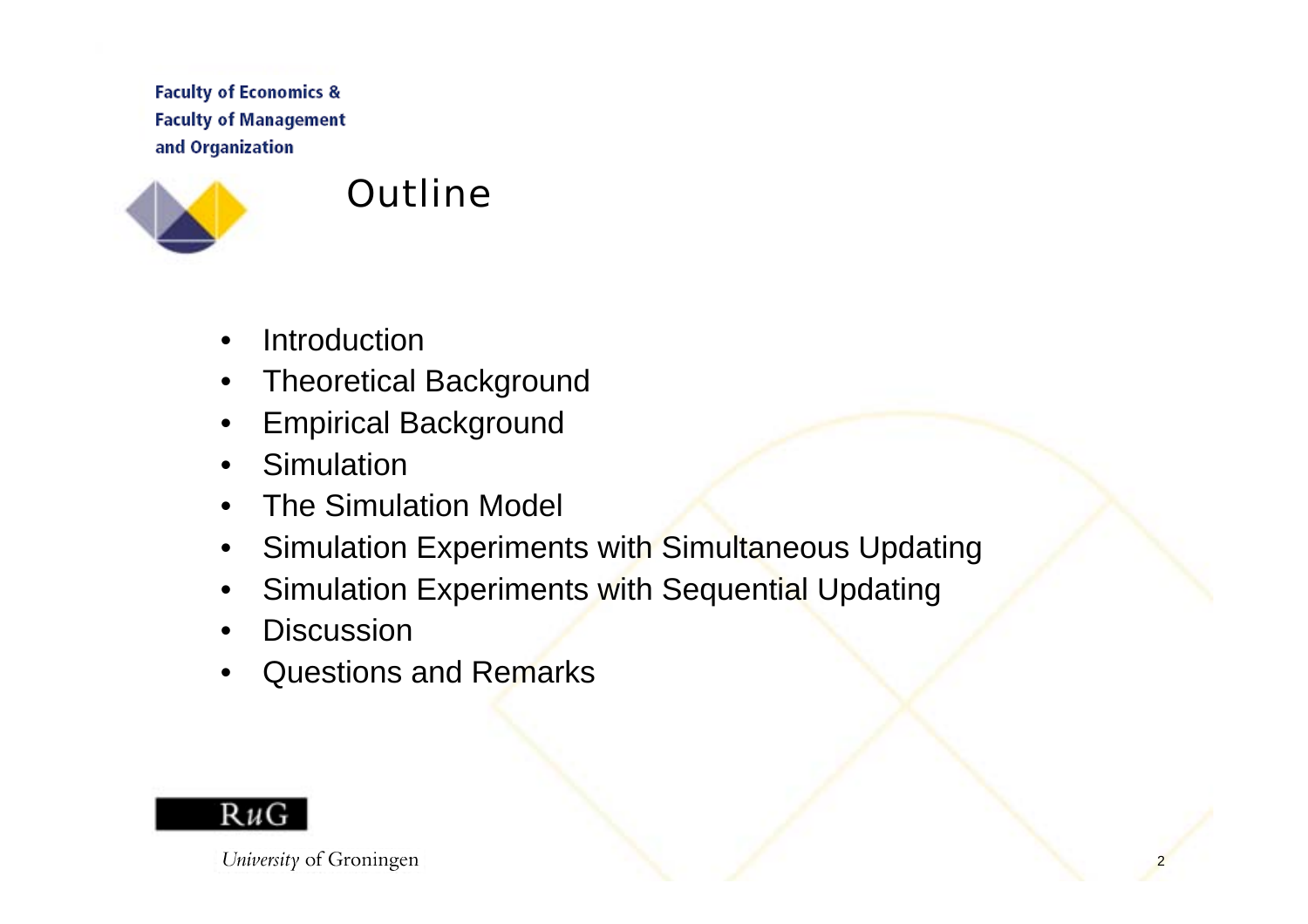

#### Introduction

- • Does finance have a problem?
	- Real-life stock market dynamics are hard to explain using modern finance (MF) assumptions
- Can this problem be solved?
	- Behavioral finance (BF) uses psychology and sociology to explain what modern finance left unexplained
- Is the problem now solved?
	- BF relies too strongly on MF axiom and methods, risking to lose it's own identity (Frankfurter and McGoun, 2002: 376)

**<u>1</u>** 

- What are we going to do about this?
	- Use theories, research techniques and methods from consumer behavior and social simulation research



 $L$  below to a  $C$  contract  $\alpha$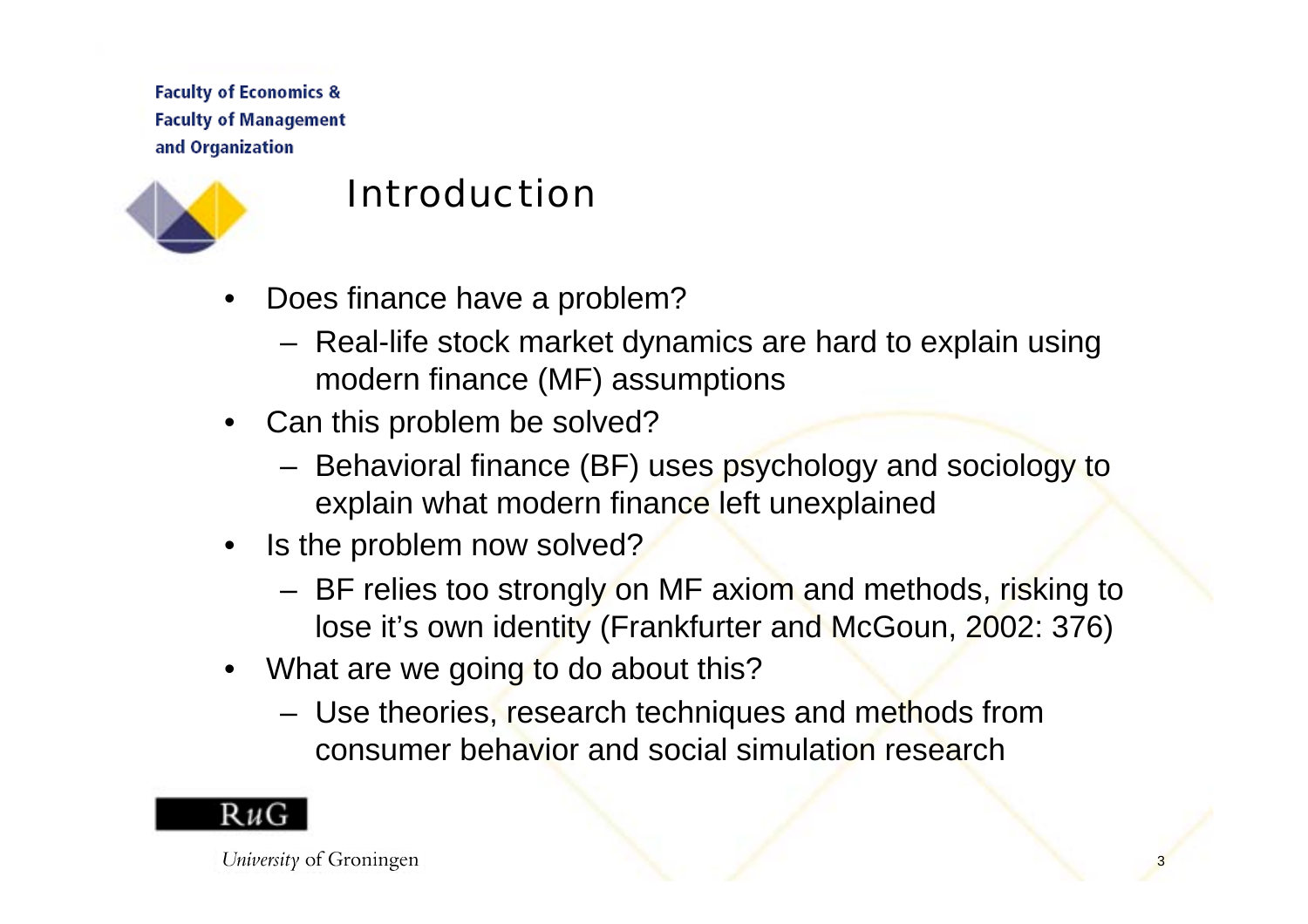

#### Introduction

- •What do we want?
	- A better understanding of micro level investor behavior
	- A better understanding of macro level stock market dynamics
	- A better understanding of the micro-macro link
- •What methods will we use?
	- Consumer and Investment research theories
	- Survey research amongst individual investors
	- Use theoretical insights and the survey results in order to parameterize a multi-agent simulation model

4

Compare outcomes simulation with real market data

 $L$  below the of  $C$  contractor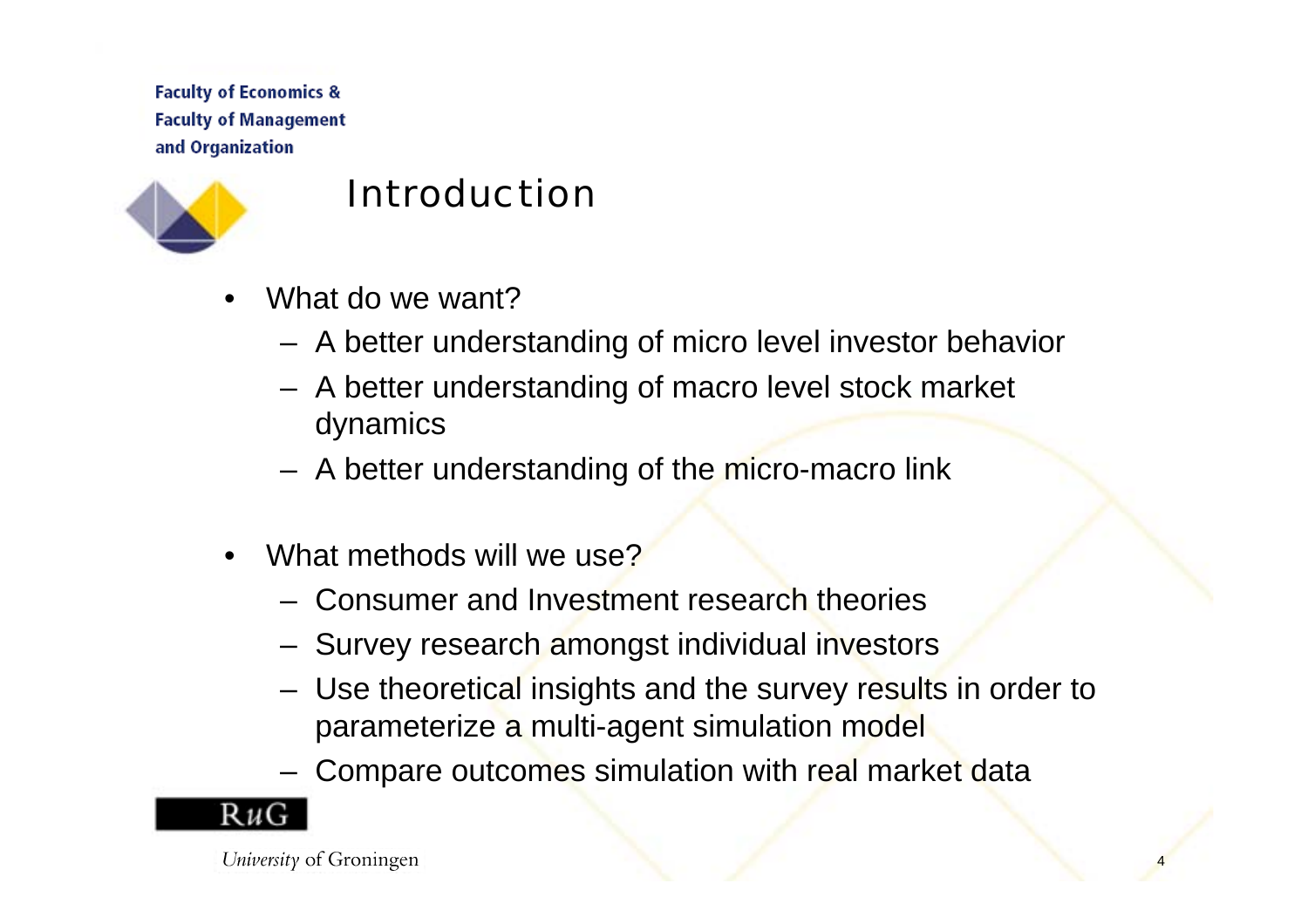

# Theoretical Background

- • Utility functions that only incorporate risk and return ignore:
	- The multiplicity of human needs
	- The heterogeneity in satisfying these needs
	- The possible utility of the investment process as such
- $\bullet$  If investors also have more socially oriented needs, this implies that they do not make their decisions in social isolation
- $\bullet$  Investors are susceptible to social influences from others and socially influence others in their social networks; this might help explain the background of hypes, crashes, and bubbles

-

•Can these assumptions be empirically confirmed?

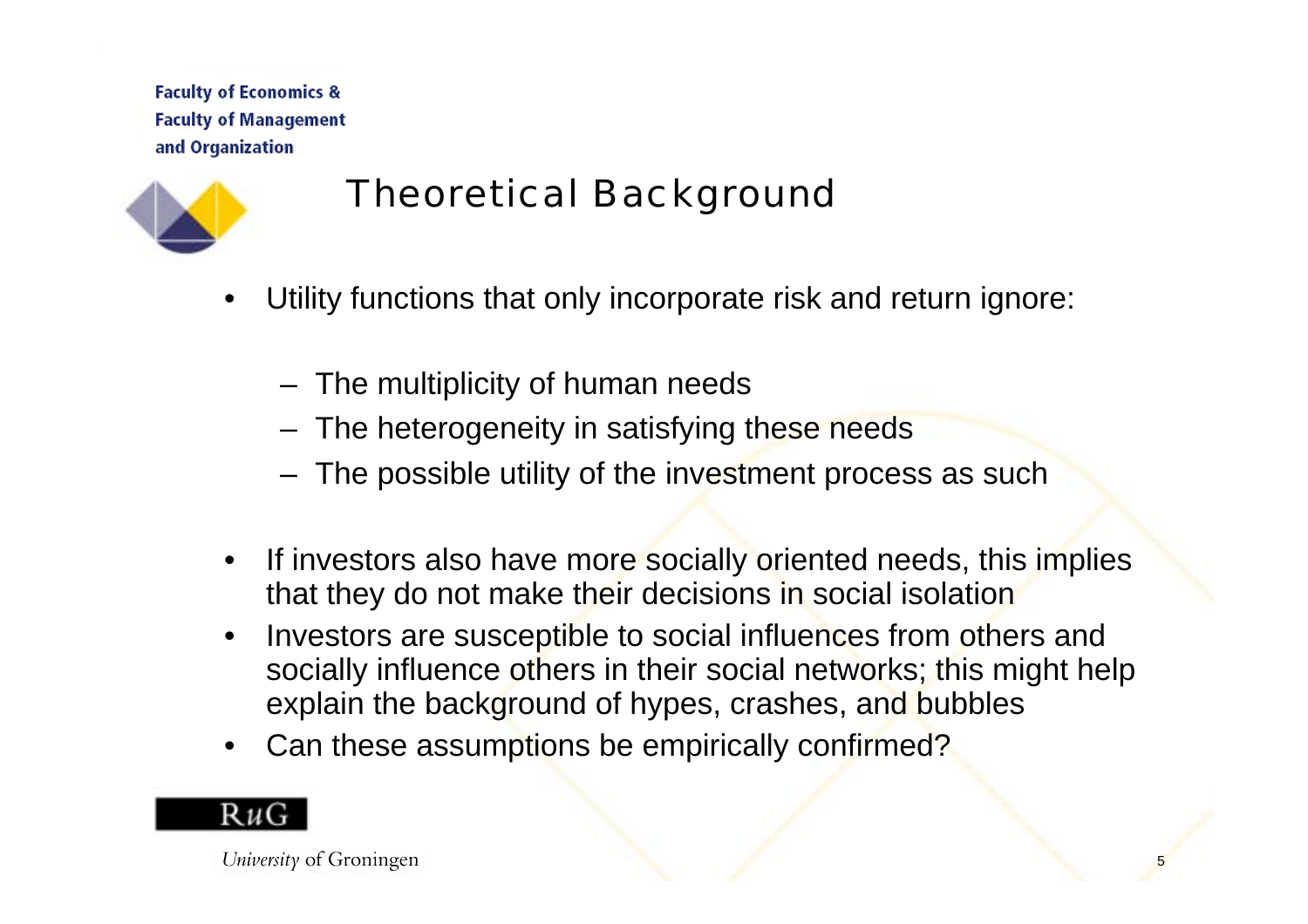

### Empirical Background

- • We performed a survey amongst individual investors in The **Netherlands**
- •We found that individual investors, among other things:
	- Rate financial needs as most important, a close second are more social needs like identification and participation
	- Are susceptible to social influences
	- With a higher ranking of social needs display more socially influenced behavior

6

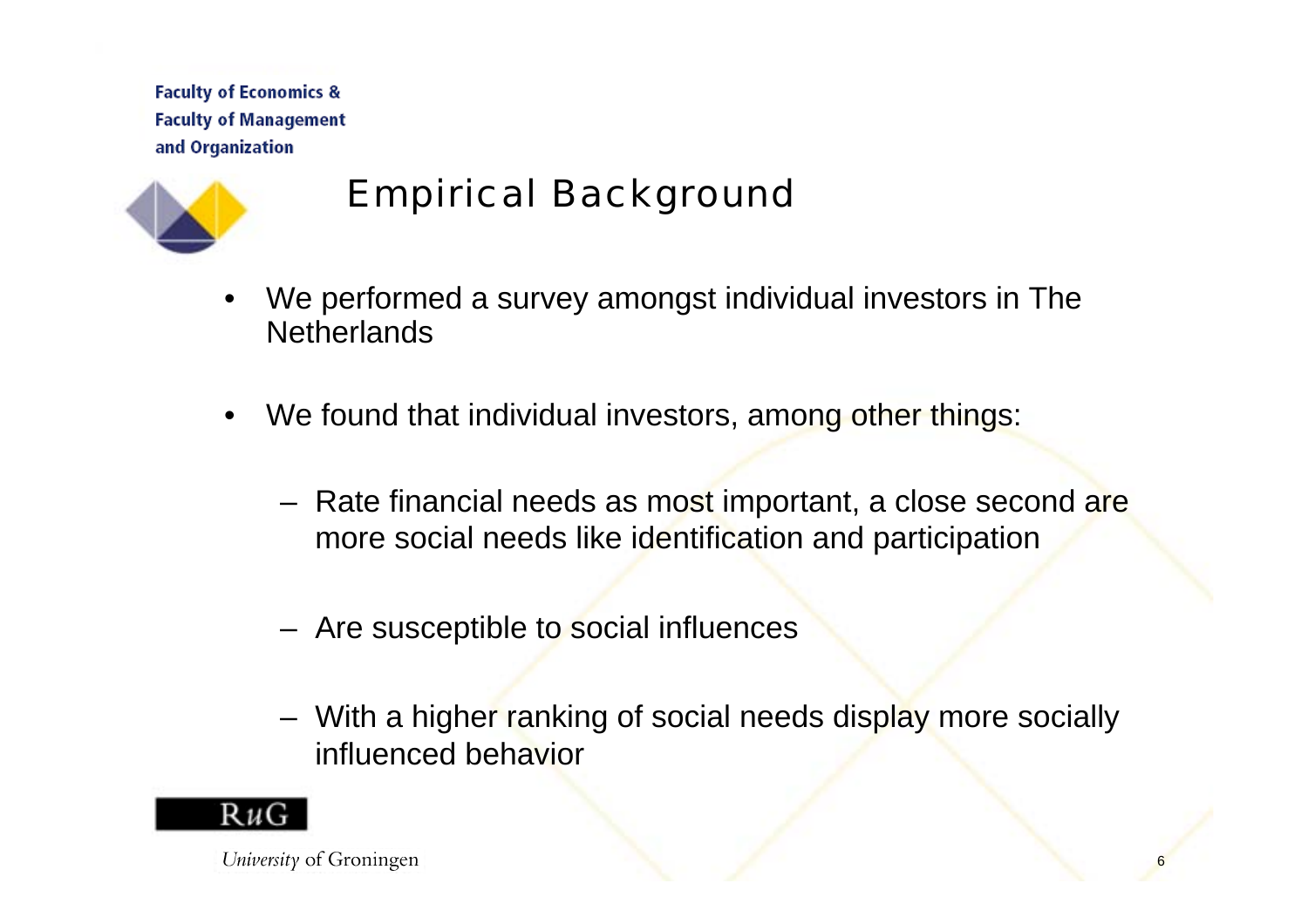

#### Simulation

- • Why should we use simulation? It can help:
	- In developing and exploring theories concerned with social processes (Gilbert and Troitsch, 2003)
	- With understanding the relation between the micro and macro level (Gilbert and Troitsch, 2003)
- We started with a very simple simulation model adapted from Day and Huang (1990) with two types of strategies:
	- Investors using an Alpha strategy trading in a fundamental way by comparing the current price with a long run investment value
	- Investors using a Beta strategy trading in a trend-following socially oriented way

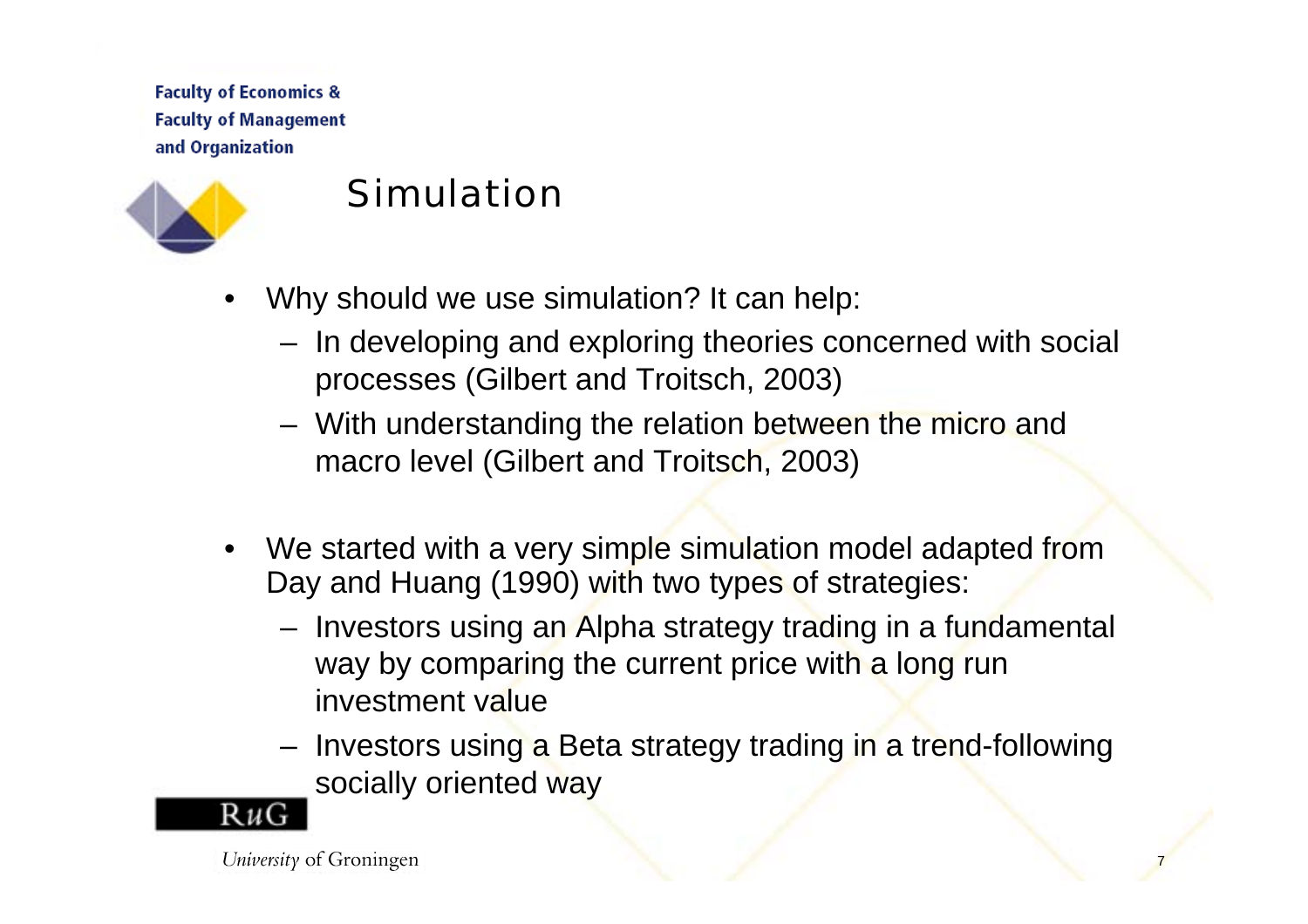

### The Simulation Model

- • Key parameters:
	- P: current price
	- U: long run investment value
	- S: proportion of Beta strategy of each investor
	- (1-S): proportion of Alpha strategy of each investor
- • With this model, it is possible to investigate the influence of Alpha and Beta strategies on the stock market price dynamics
- Two series of experiments: simultaneous versus sequential market updating
- •In all the presented experiments,  $P = 0.501$ , and  $U = 0.500$

8

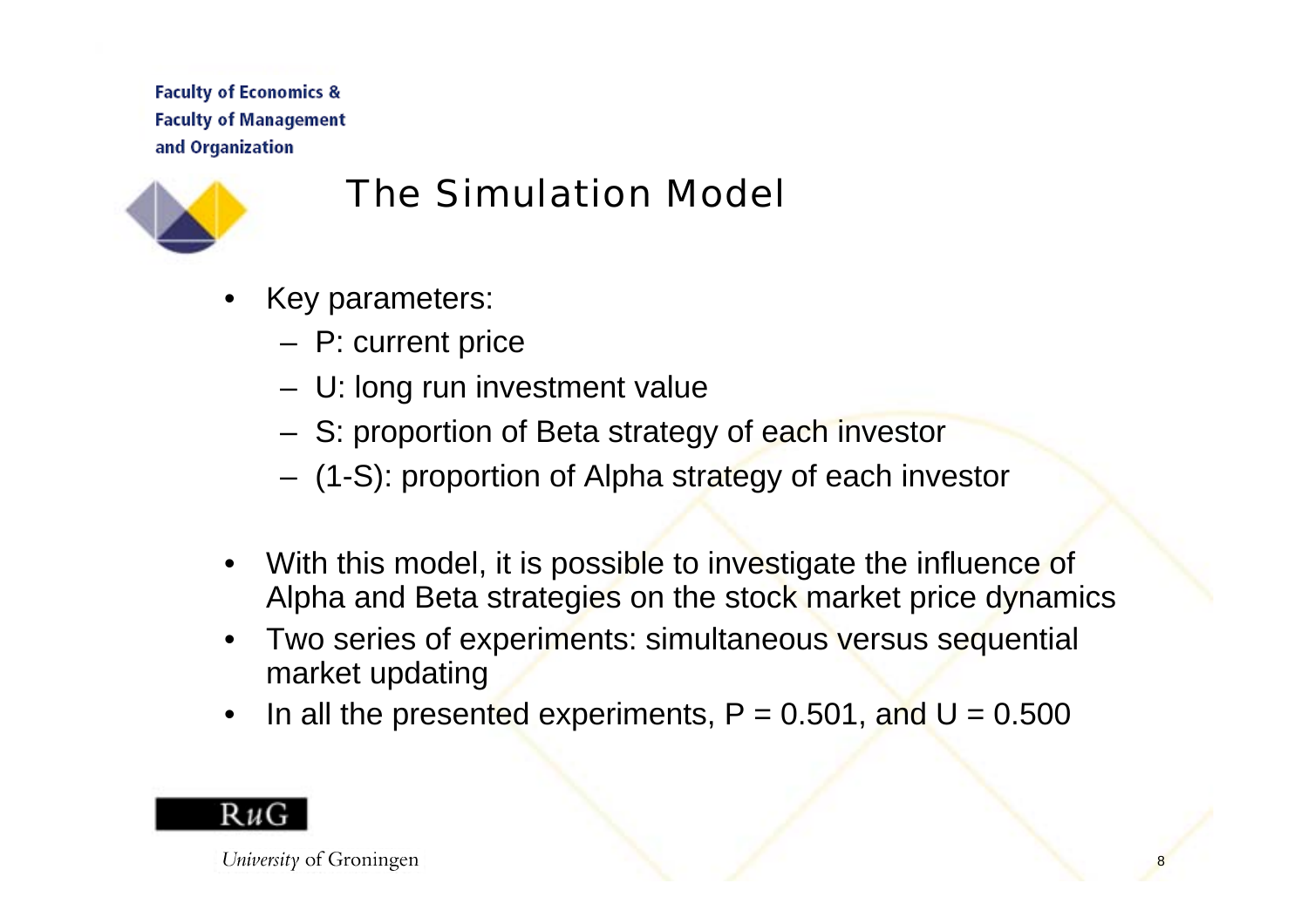

# Simulation Experiments with Simultaneous Updating

•Experiment 1.1:  $S = 0.01$  and 100 agents



• A small proportion of Beta strategy already suffices to push the stock price away from the long run investment value

9

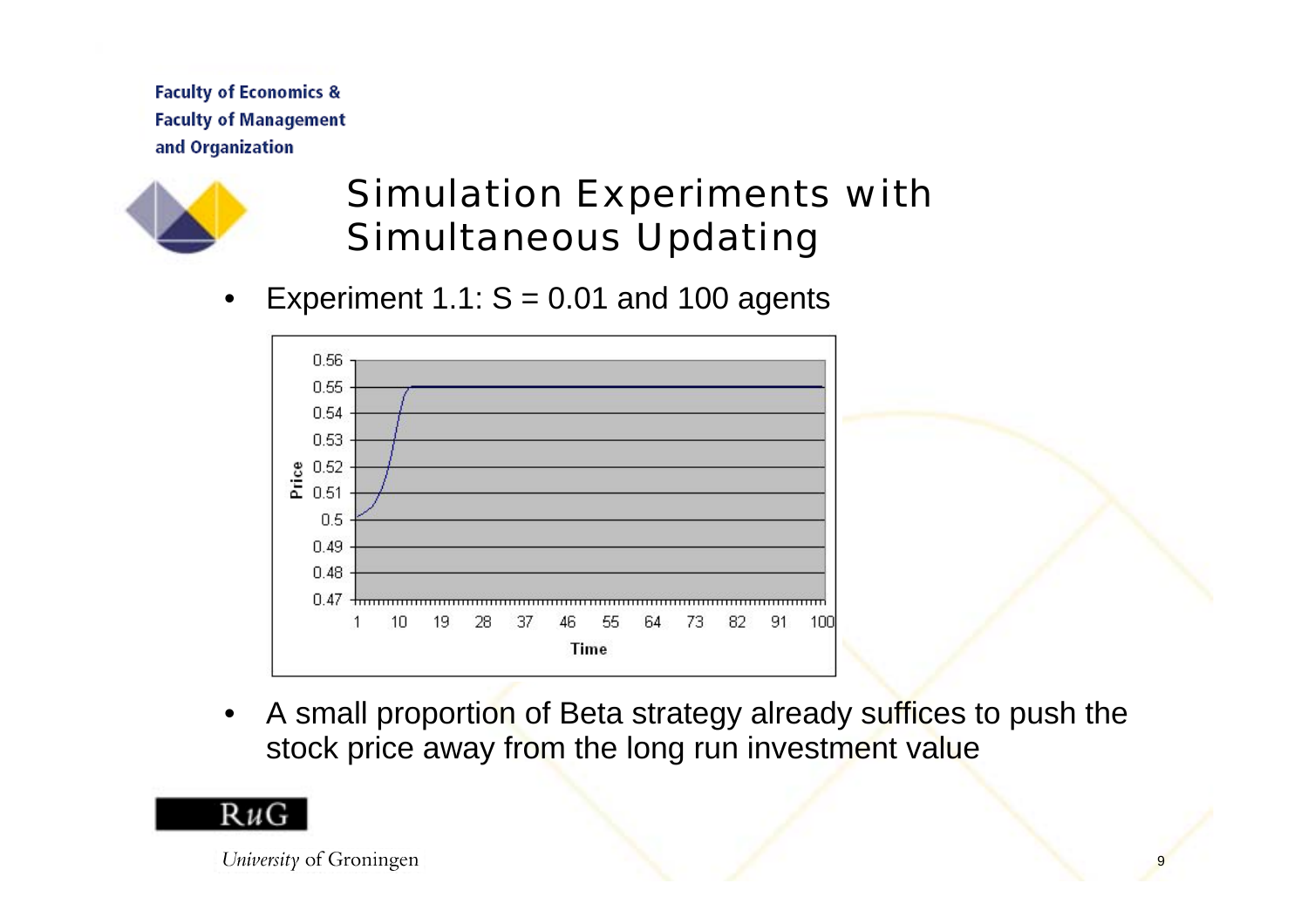

# Simulation Experiments with Simultaneous Updating

•Experiment 1.2:  $S = 0.03$  and 100 agents



• Increasing the proportion of Beta strategy results in chaotic-like stock price dynamics

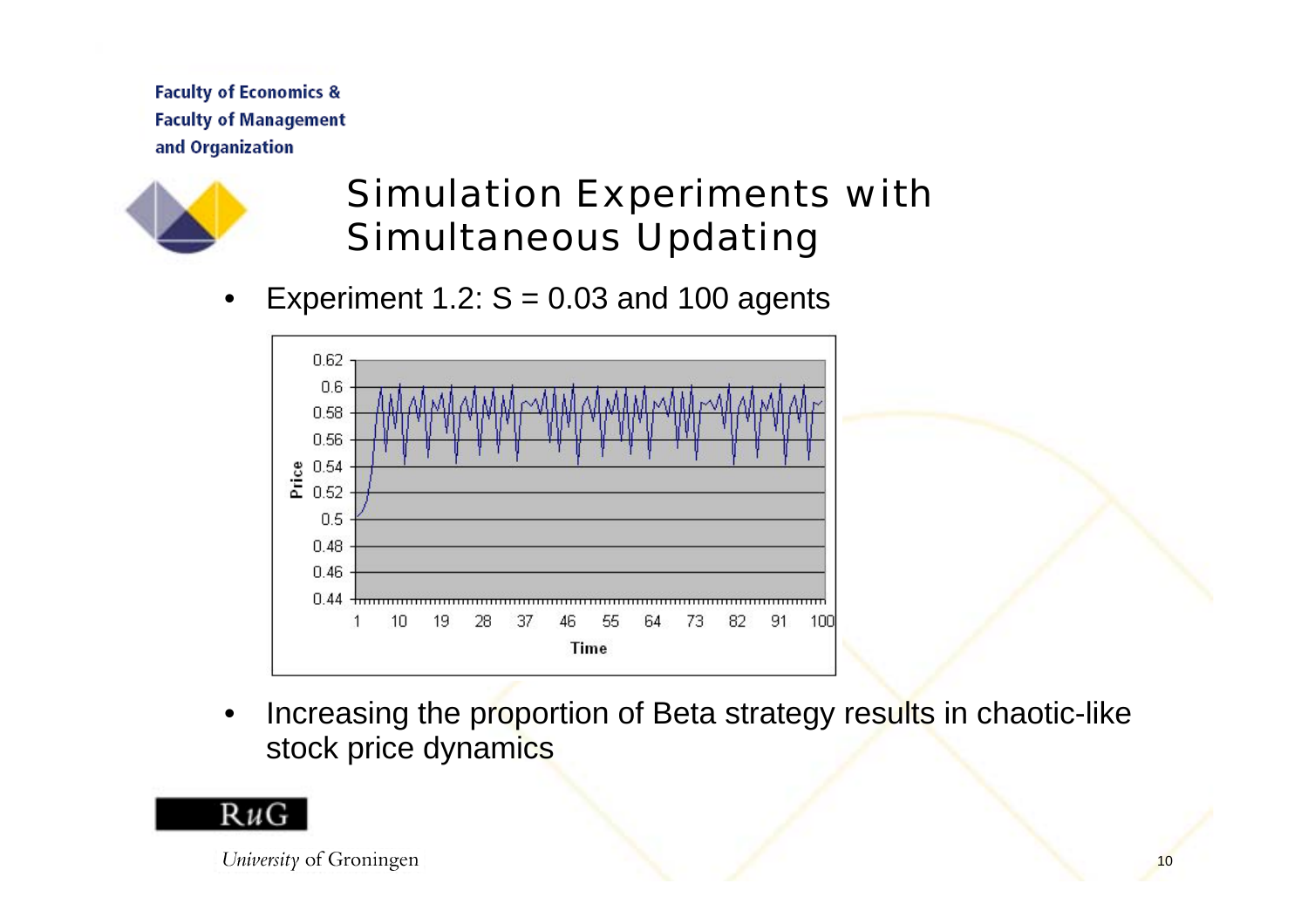

# Simulation Experiments with Simultaneous Updating

•Experiment 1.3:  $S = 0.10$  and 100 agents



• Increasing the proportion of Beta strategy even more results in stock price dynamics that easily get out of bounds

. .

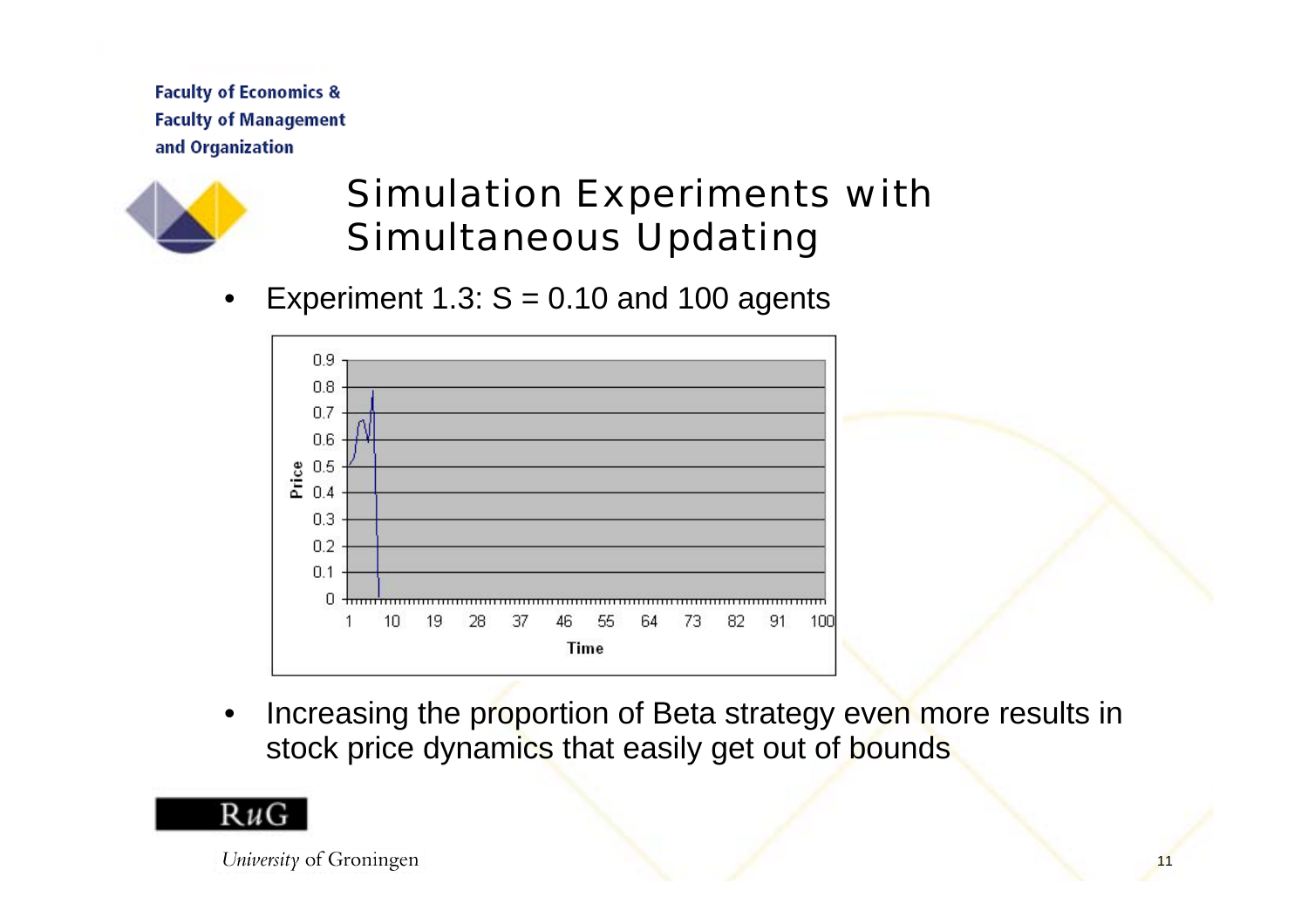

# Simulation Experiments with Simultaneous Updating: Wrap Up

- • With simultaneous updating, the parameter space for which we obtain useful price series is relatively small
- • All agents make their decisions at exactly the same moment in time, this is empirically deviant and not realistic

<u>12</u>

• The very large aggregate demand or supply caused by the above easily causes overshooting of the stock price



 $U$ unamitural Cuaningan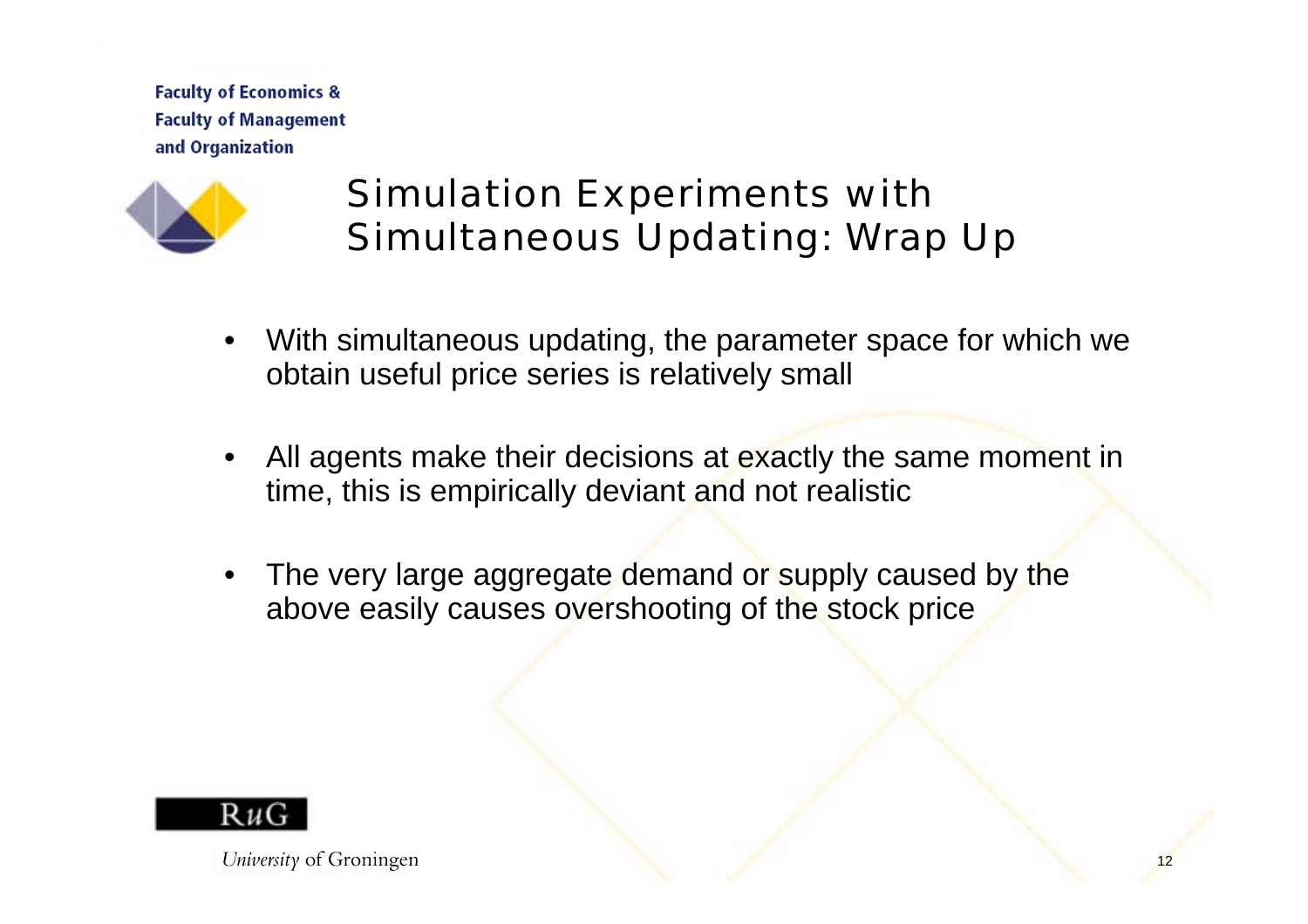

# Simulation Experiments with Sequential Updating

- To increase the parameter space which can be studied in a sensible way, sequential market updating was introduced
- • Moreover, in reality investors differ to what extent they weigh an Alpha and a Beta strategy, i.e. investors can be heterogeneous with respect to the parameter S
- Therefore, in the following experiments, we compared:
	- Simultaneous versus sequential market updating
	- Homogeneity versus heterogeneity with respect to S
	- Impact of different levels of S on price volatility
	- Simulation-generated data with Dow Jones Index (DJI) data

1 **n** 



 $L$  below the of  $C$  contractor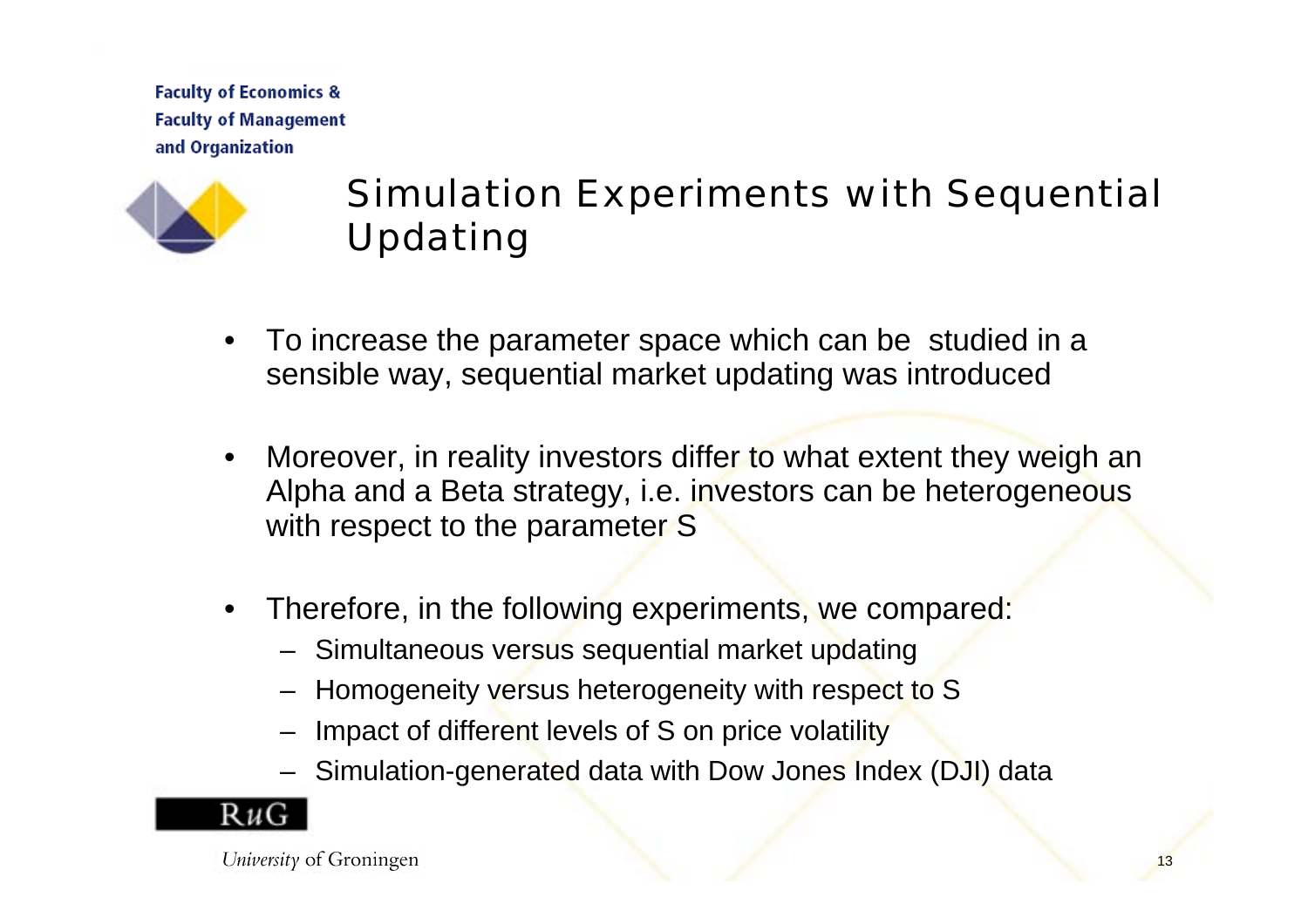

# Simulation Experiments with Sequential Updating

•Experiment 2.1:  $S = 0.6$ , 0.8, 0.9 and 100 agents



•With homogeneous investors (all the same value for S), markets eventually always reach equilibrium, no matter how high S is

14

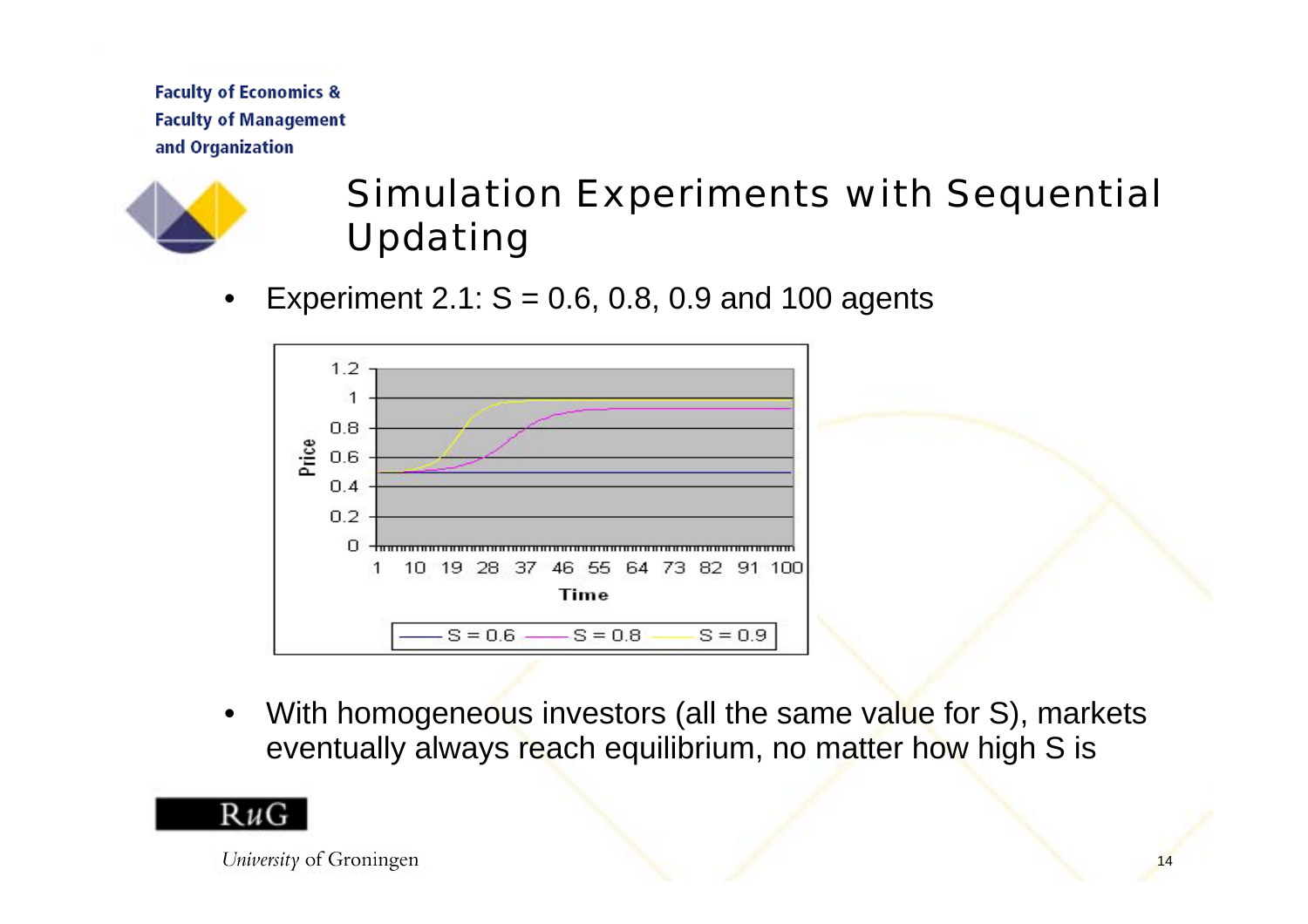

# Simulation Experiments with Sequential Updating

•Experiment  $2.2$ :  $S =$  heterogeneous and 100 agents



•When investors are heterogeneous, markets still reach equilibrium at relatively low levels of S, at higher levels of S, chaotic-like stock market price dynamics result

15



 $L$  become the  $\alpha$   $C$  construction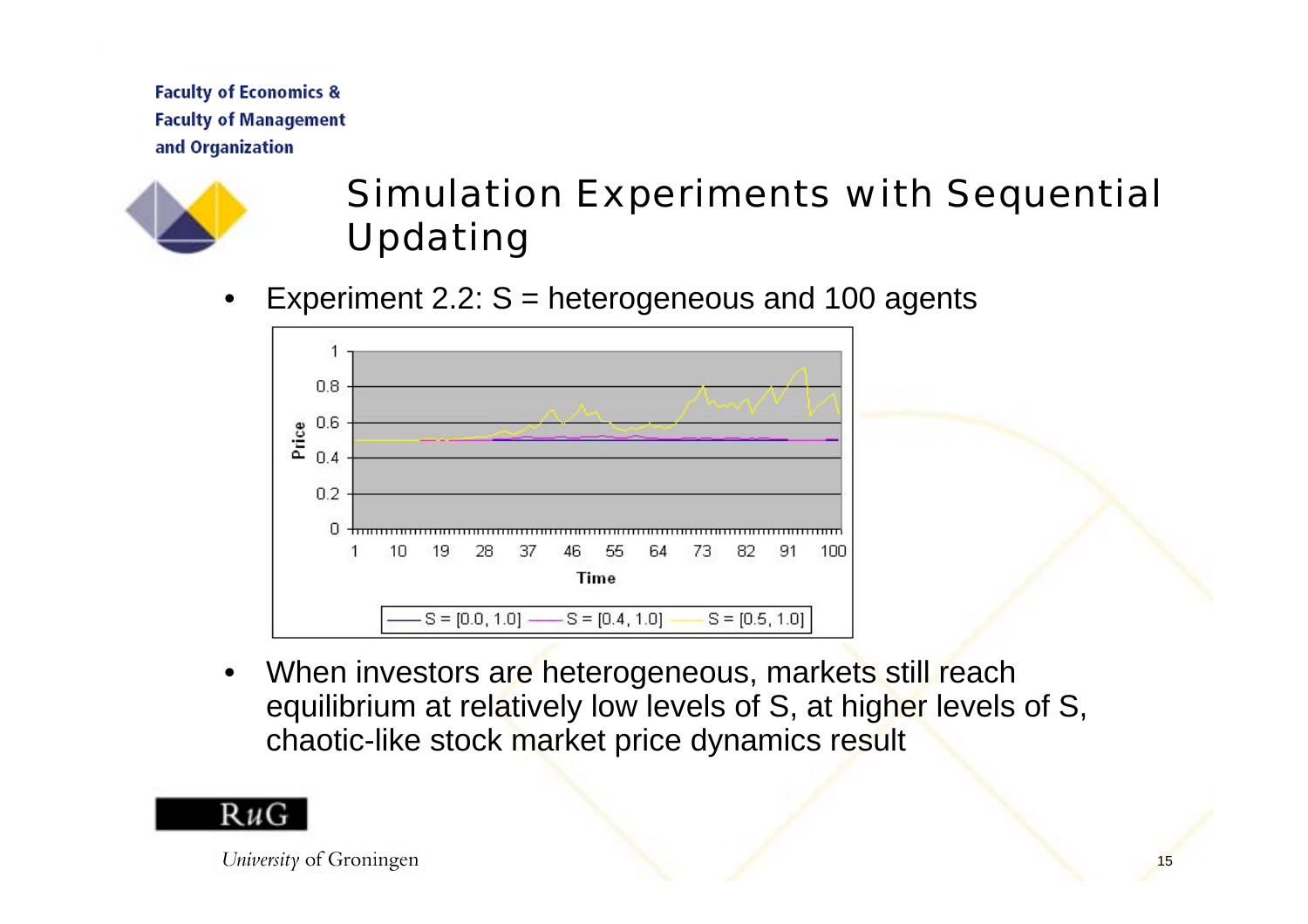

# Simulation Experiments with Sequential Updating: Wrap Up

- • Sequential instead of simultaneous market updating gives less susceptibility to overshooting
- • Garch (1,1) analysis compared our outcomes with a recent period without special holidays of the DJI
- Simulation results were arbitrarily chosen, therefore no comparison of estimated coefficients, but the significances for DJI and our example (S [0.5, 1.0]) are quite similar
- Arch and Garch effects might be attributed to trend-following investors that randomly enter the stock market



16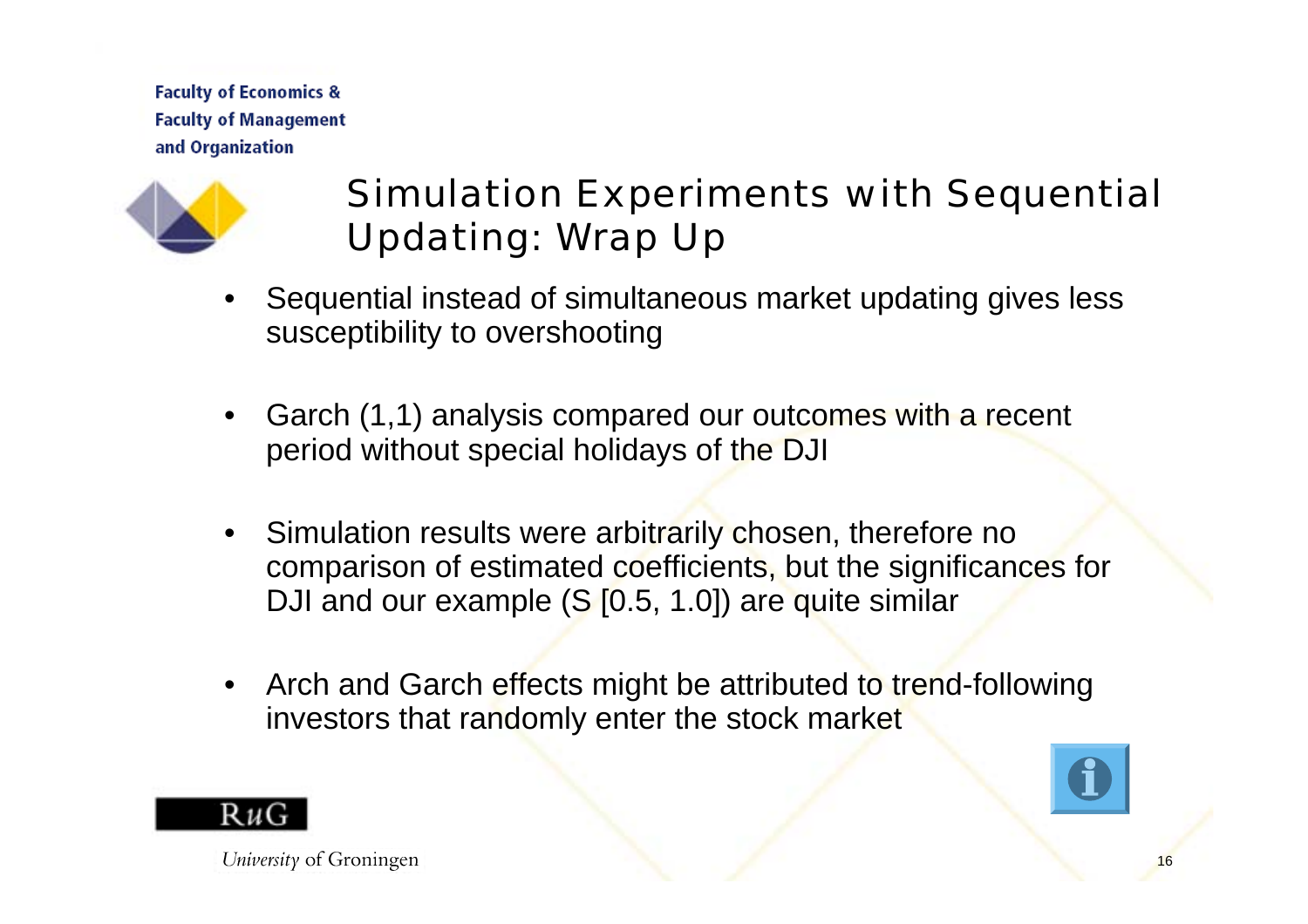

#### Discussion: so what did we not do?

- • Investors in this simple first simulation model did not get information from their social network, but derived it directly from stock prices
- New information arrival to the market was not incorporated
- $\bullet$  Effect of different networks on information diffusion processes was not studied
- • Market dynamics are generated by the actions of investors, but the cognition of investors is never affected by the evolution of the market; no feedback mechanism

 $\overline{\phantom{a}}$ 

- $\bullet$ Investors could only trade the shares of one company
- $\bullet$ Investors were not limited by a budget



 $L$  below to a  $C$  contract  $\alpha$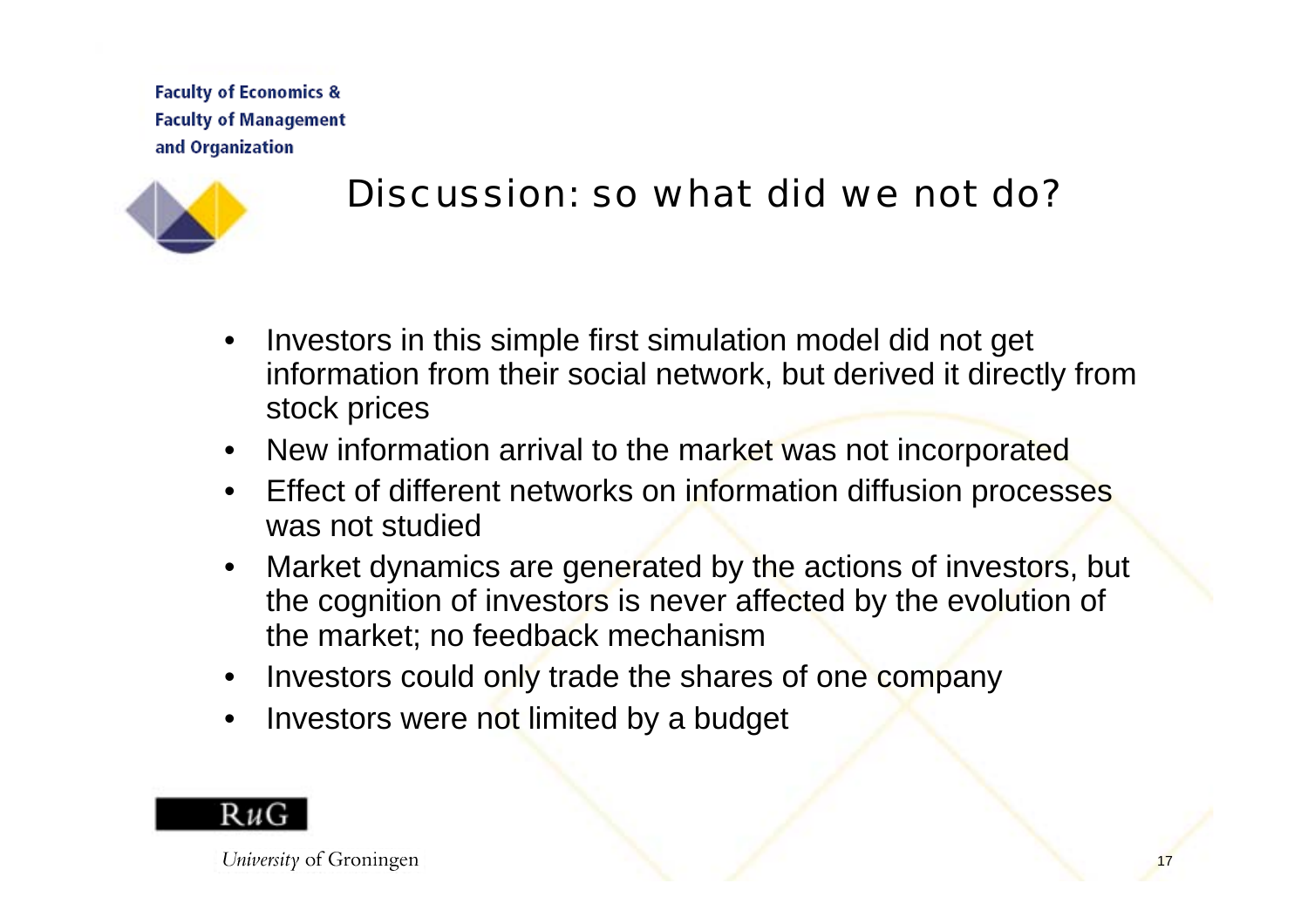

### Discussion: so what will we do?

- • Build a new multi-agent simulation model with the following properties:
	- Implementation of different social network structures
	- Feed news into the market about the expectation of next period's stock price
	- An agent's success in the market feeds back into his choice between different investment strategies
	- Agents have a personal budget
	- Agents can choose between different shares and/or cash
	- All the above has been incorporated in our RUGAM model



 $L$  below to a  $C$  contract  $\alpha$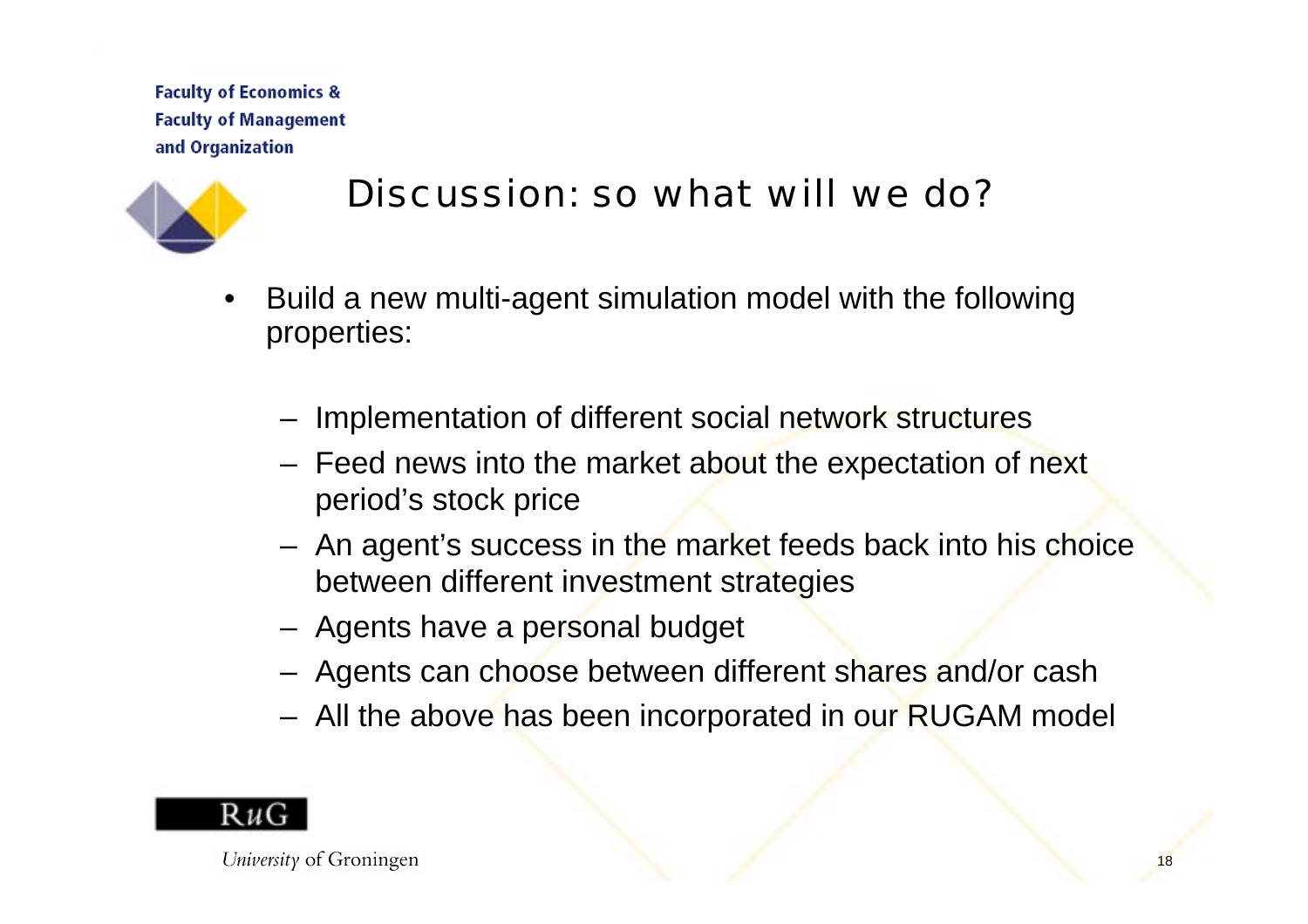

#### Questions and Remarks



1 **2** 



 $L$   $L$   $\ddot{\theta}$  and  $\ddot{\theta}$   $\theta$   $\theta$   $\ddot{\theta}$   $\ddot{\theta}$   $\ddot{\theta}$